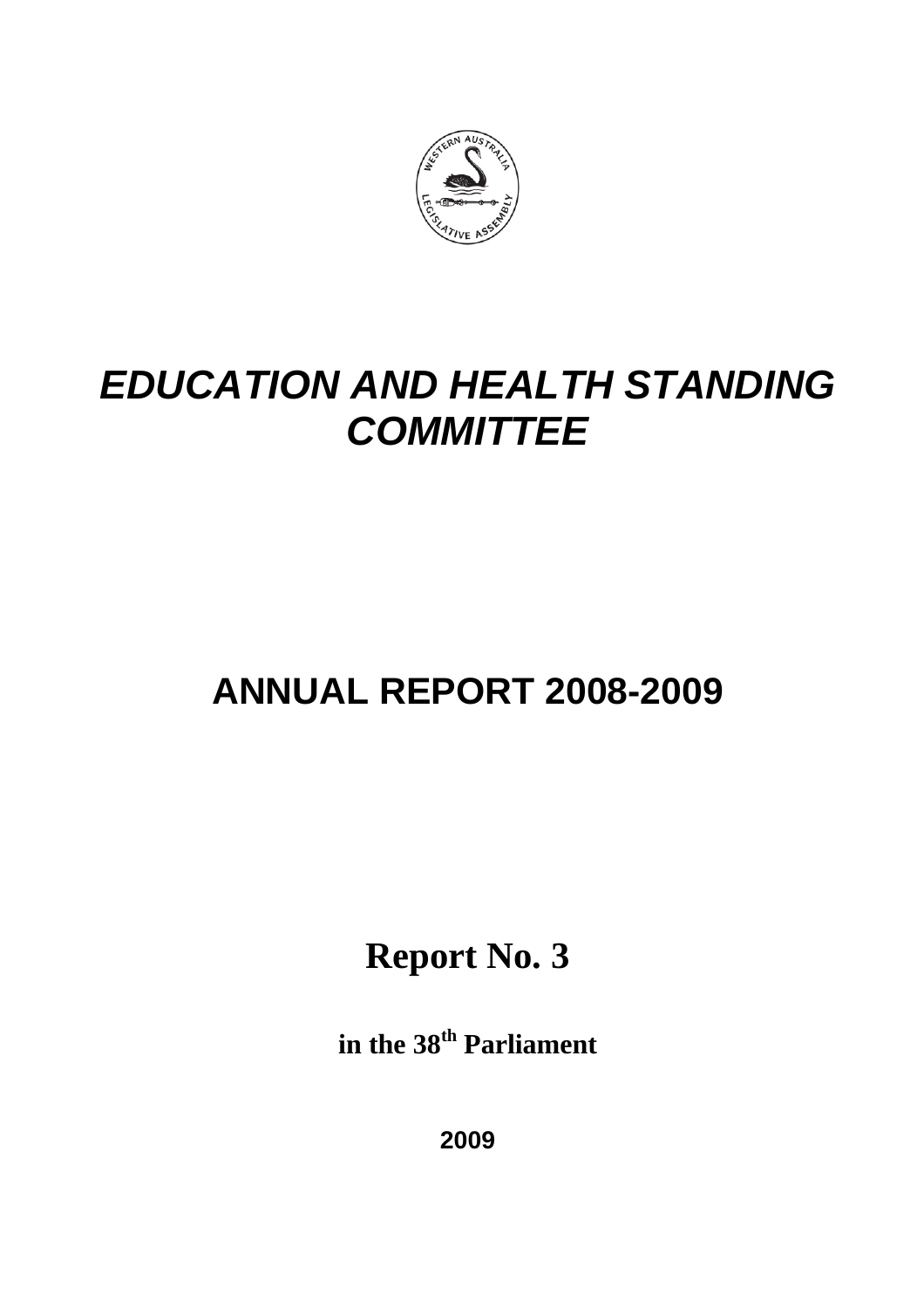### **Published by the Legislative Assembly, Parliament of Western Australia, Perth, September 2009.**

Printed by the Government Printer, State Law Publisher, Western Australia.



Education and Health Standing Committee

Annual Report 2007-20089

ISBN: 978 1 921355 46 2

(Series: Western Australia. Parliament. Legislative Assembly. Committees. Education and Health Standing Committee. Report 3)

328.365

Copies available from: State Law Publisher

Telephone: (08) 9321 7688<br>Facsimile: (08) 9321 7536

10 William Street PERTH WA 6000

(08) 9321 7536 Email: sales @dpc.wa.gov.au Copies available on-line: www.parliament.wa.gov.au

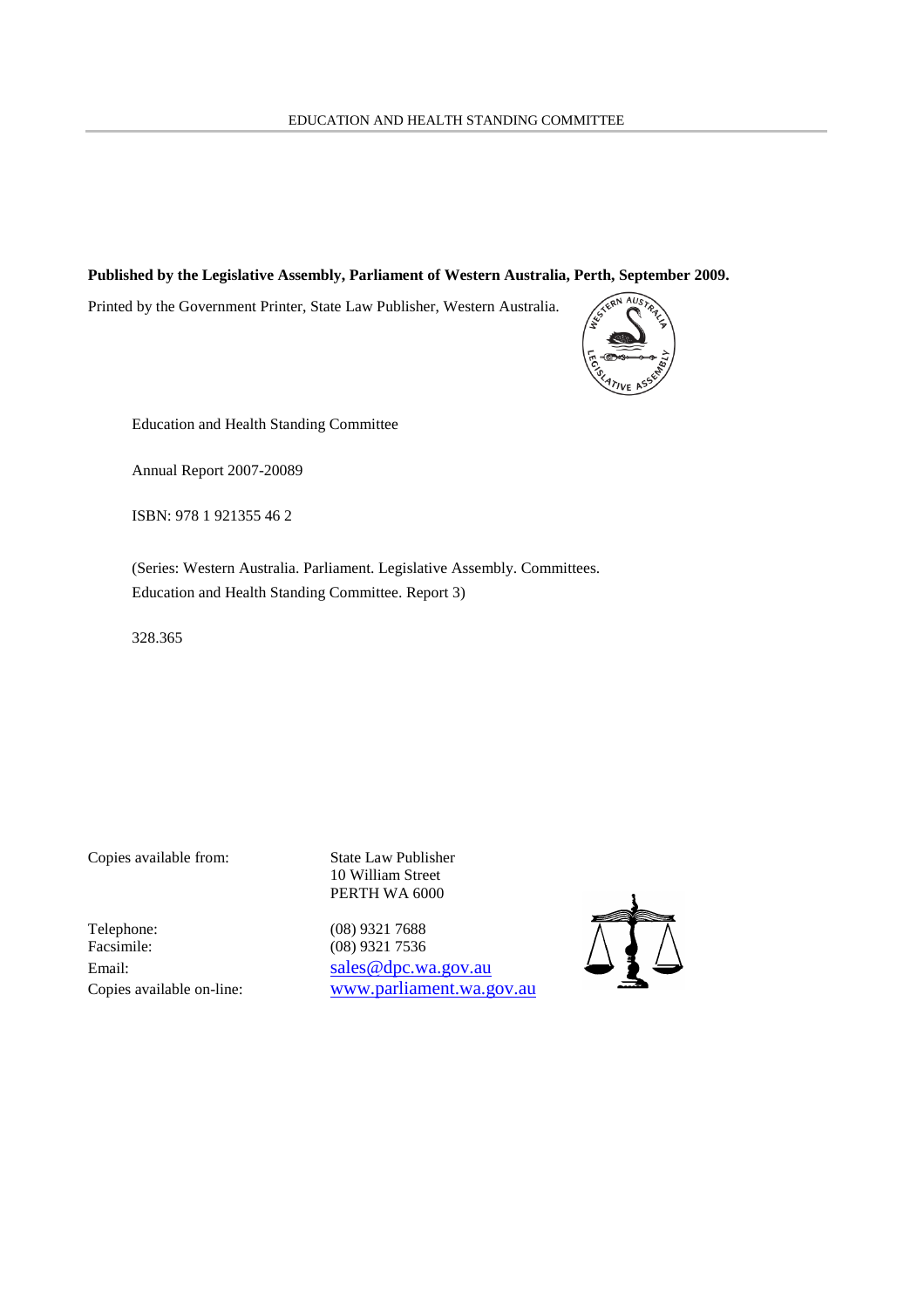# *EDUCATION AND HEALTH STANDING COMMITTEE*

# **ANNUAL REPORT 2008-2009**

# **Report No. 3**

Presented by: **Dr J.M. Woollard, MLA** Laid on the Table of the Legislative Assembly on 24 September 2009.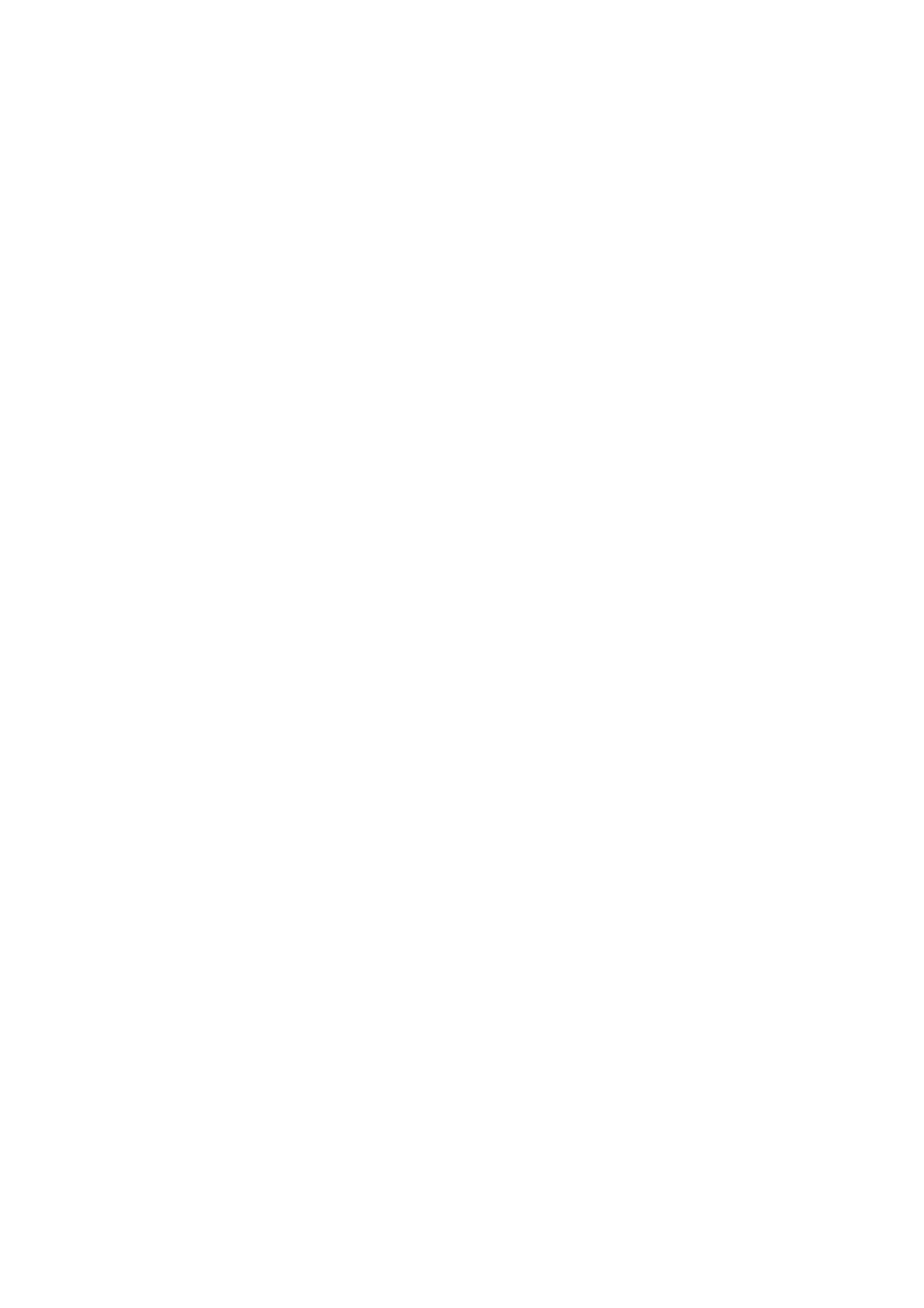# **COMMITTEE MEMBERS**

| <b>Chairman</b>     | Dr Janet Woollard, MLA<br><b>Member for Alfred Cove</b>                                               |
|---------------------|-------------------------------------------------------------------------------------------------------|
| <b>Deputy Chair</b> | Ms Lisa Baker, MLA<br><b>Member for Maylands</b><br>(from 17 June 2009)                               |
| <b>Members</b>      | Mr Peter Abetz, MLA<br><b>Member for Southern River</b>                                               |
|                     | Ms Lisa Baker, MLA<br><b>Member for Maylands</b><br>(6 May 2009 to 17 June 2009)                      |
|                     | Mr Ian Blayney, MLA<br><b>Member for Geraldton</b>                                                    |
|                     | Hon. Jim McGinty, MLA<br><b>Member for Fremantle</b><br>(until 3 April 2009)                          |
|                     | Mr Paul Papalia, CSC MLA (co-opted)<br><b>Member for Warnbro</b><br>(27 November 2008 to 21 May 2009) |
|                     | Hon. Tom Stephens, MLA (co-opted)<br><b>Member for Pilbara</b><br>(27 November 2008 to 21 May 2009)   |
|                     | Mr Peter Watson, MLA<br>Member for Albany                                                             |
|                     | Mr Martin Whitely, MLA (co-opted)<br>Member for Bassendean<br>(27 November 2008 to 21 May 2009)       |
|                     |                                                                                                       |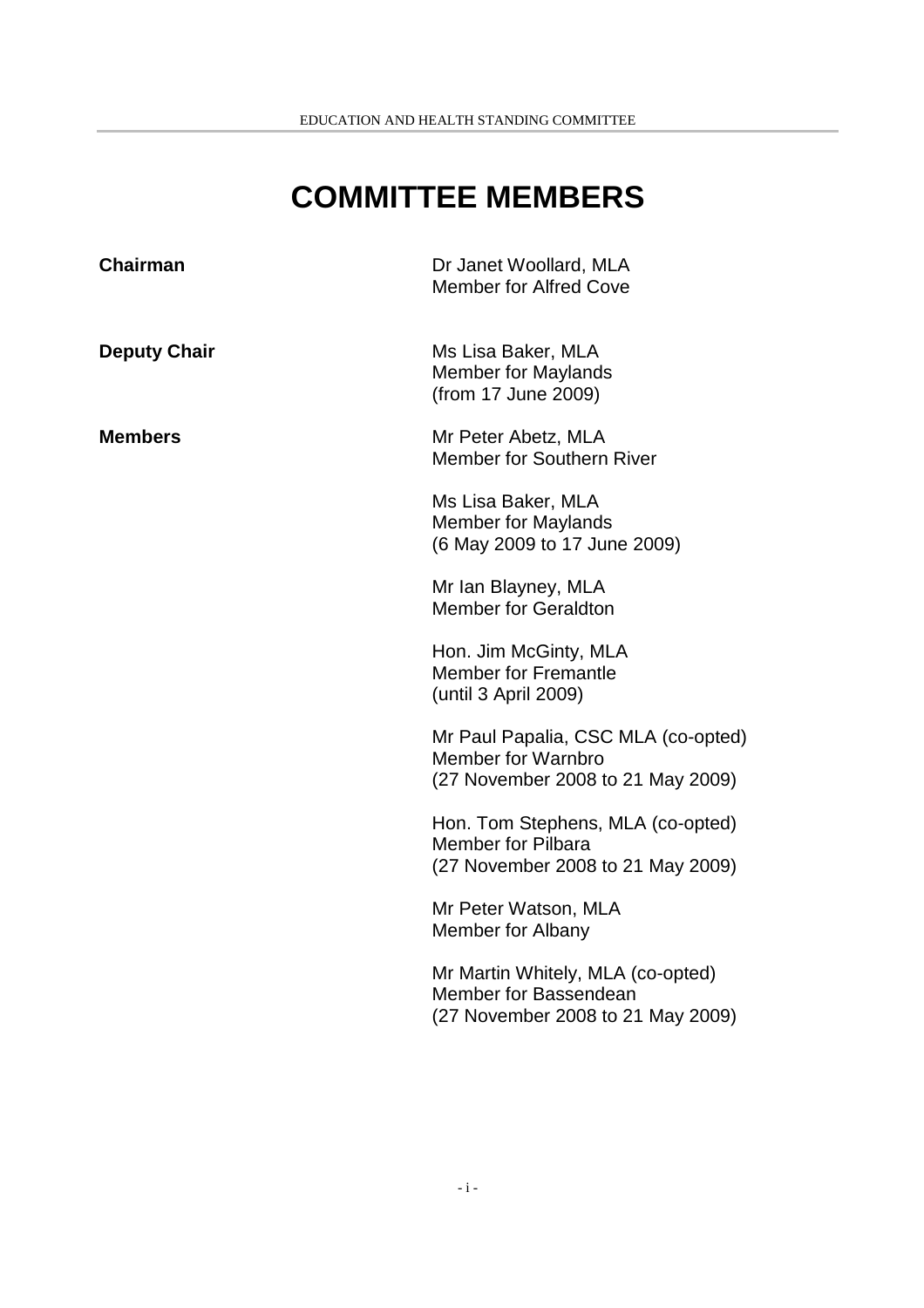## **COMMITTEE STAFF**

**Principal Research Officer** Dr David Worth, MBA, PhD

**Research Officer** Ms Renée Gould, BA, PGDip.A(PW) (from 25 May 2009)

Mr Timothy Hughes, BA (Hons)

# **COMMITTEE ADDRESS**

Education and Health Standing Committee Legislative Assembly Tel: (08) 9222 7494 Parliament House Fax: (08) 9222 7804 Harvest Terrace Email: laehsc @parliament.wa.gov.au PERTH WA 6000 Website: www.parliament.wa.gov.au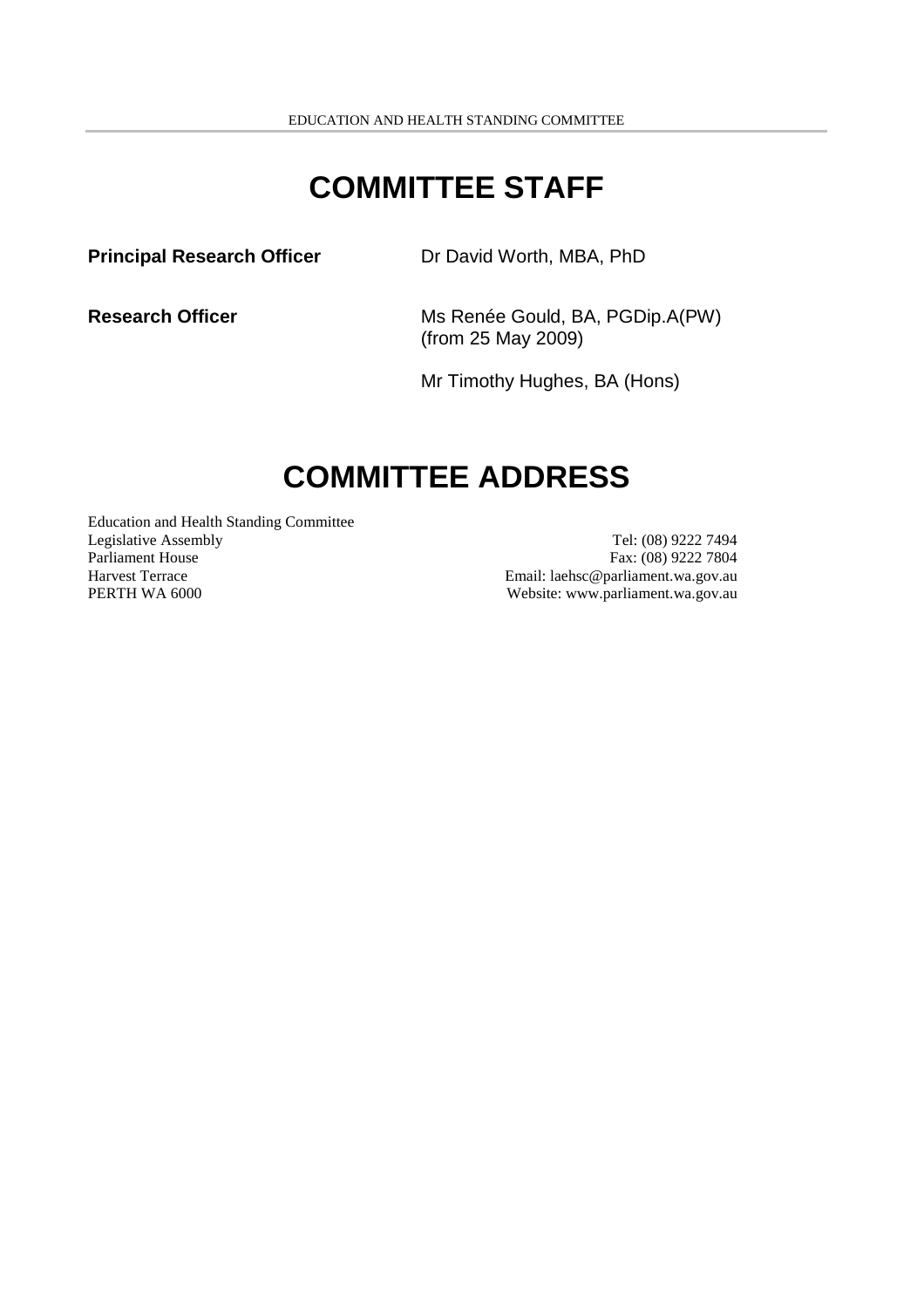# **TABLE OF CONTENTS**

| 12             |  |
|----------------|--|
| 1 <sup>3</sup> |  |
| 14             |  |
| $1\,5$         |  |
| 1.6            |  |
|                |  |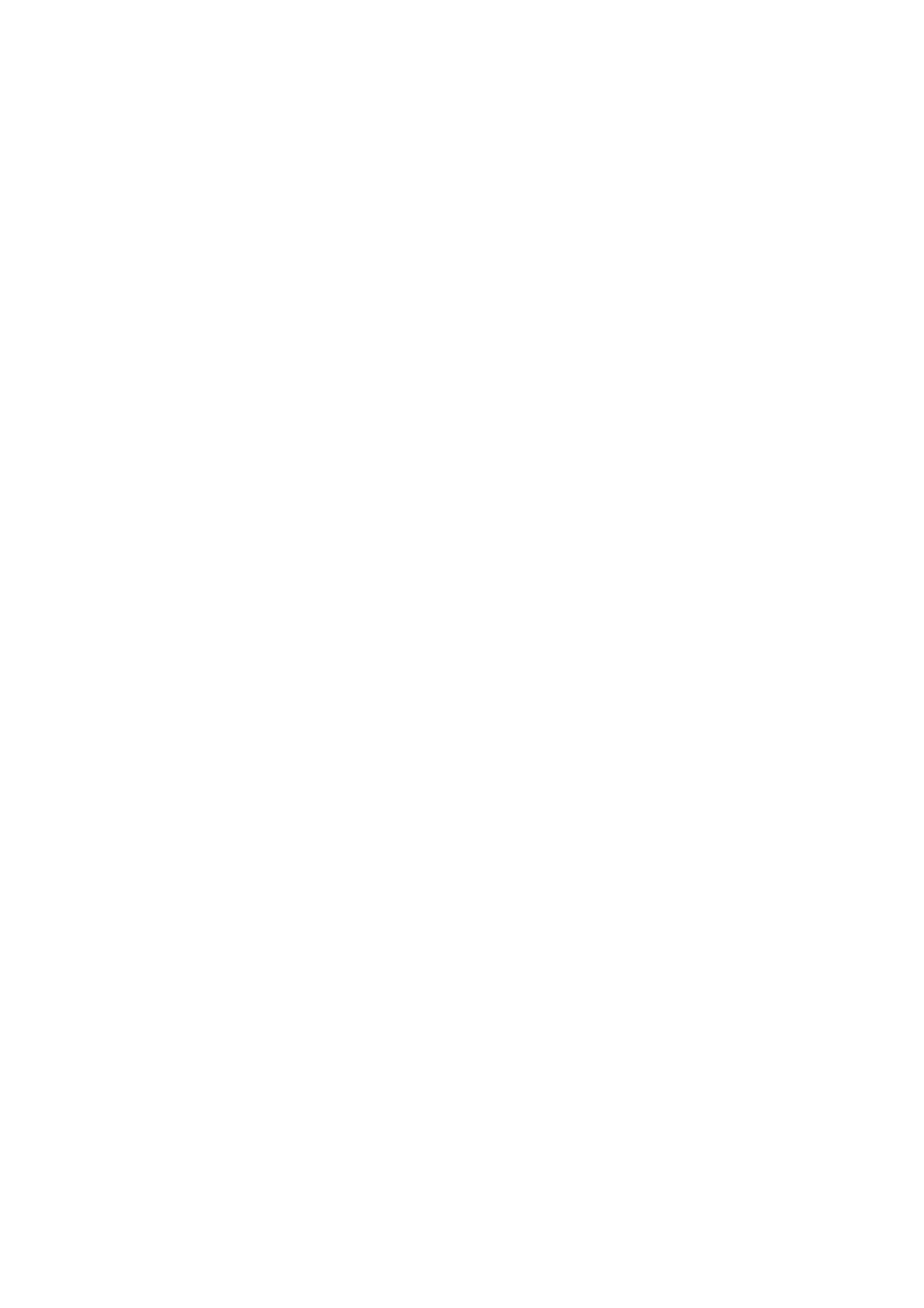# **COMMITTEE'S FUNCTIONS AND POWERS**

The functions of the Committee are to review and report to the Assembly on:

- (a) the outcomes and administration of the departments within the Committee's portfolio responsibilities;
- (b) annual reports of government departments laid on the Table of the House;
- (c) the adequacy of legislation and regulations within its jurisdiction; and
- (d) any matters referred to it by the Assembly including a bill, motion, petition, vote or expenditure, other financial matter, report or paper.

At the commencement of each Parliament and as often thereafter as the Speaker considers necessary, the Speaker will determine and table a schedule showing the portfolio responsibilities for each committee. Annual reports of government departments and authorities tabled in the Assembly will stand referred to the relevant committee for any inquiry the committee may make.

Whenever a committee receives or determines for itself fresh or amended terms of reference, the committee will forward them to each standing and select committee of the Assembly and Joint Committee of the Assembly and Council. The Speaker will announce them to the Assembly at the next opportunity and arrange for them to be placed on the notice boards of the Assembly.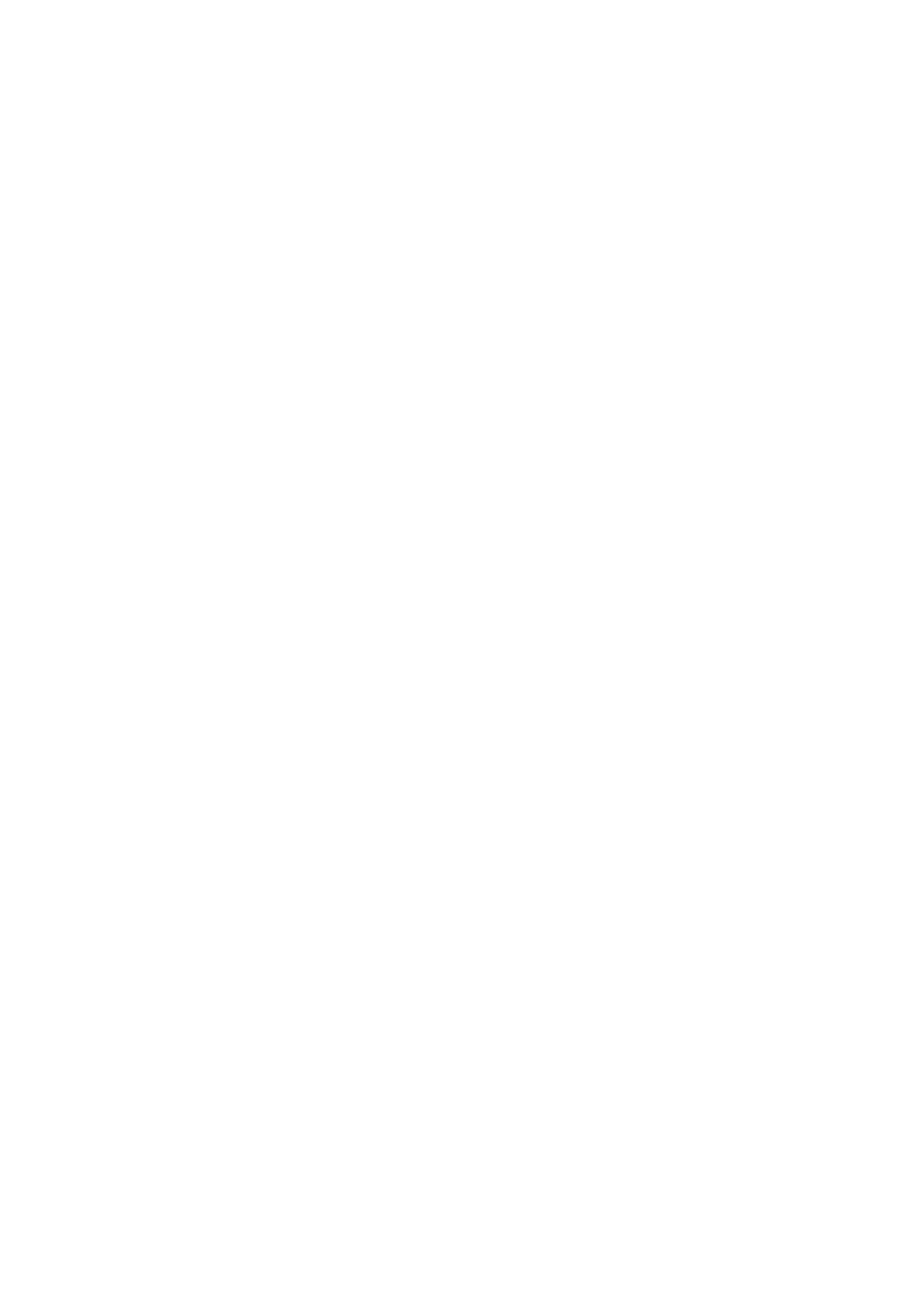# **CHAIRMAN'S FOREWORD**

The Legislative Assembly's Education and Health Standing Committee of the 38th Parliament was formed on 13th November 2008. As with all Committees, the Speaker, and through him the Clerk of the Assembly, provides overall guidance, advice and support to Committee Staff and Committee Members.

The current Education and Health Committee currently comprises Mr Peter Abetz, Ms Lisa Baker, Mr Ian Blayney, and Mr Peter Watson. The Committee is supported by dedicated and professional research officers including Dr Dave Worth our Principal Research Officer, Mr Tim Hughes and more recently Ms Renee Gould as Research Officers. The committee's research officers provide direct assistance, advice, guidance and support both to Committee members and myself. I would like to express my personal gratitude to our staff as a new Chair and Member of a Committee.

### **Health and Education sectors**

The Minister for Health, Mental Health and Education are together accountable for nearly 50% of the State's annual budget. Health, in particular, is a very complex system, largely divided into Metropolitan and Country Health Services.

Government health care services are supported by private health care groups and organizations and by numerous not for profit groups, individuals and organizations. I believe our health care system would be in a crisis if we did not have the support of these individuals, groups and organizations who quietly, without reward, support the mental, social and physical needs of our community. We have been told in Committee hearings that mental health, which is a growing community problem for children and adults, relies on support equating to approximately 50% of total expenses from non government organisations. In addition to hands on support, non government groups and organisations fundraise to provide basic resources required to maintain a safe and high quality standard of health care.

Our education system is also supported by school councils, school parent and friends committees, and school parent and citizens committees, and the many parents, grandparents and members of the community who voluntarily give up their time in fund raising and in providing hands-on support within our schools. As funding to schools has been restricted by broader economic issues more time has often been required in fund raising to the detriment of other hands-on volunteer support. In the current economic climate many of these volunteers have had to return to full or part-time work which has placed an additional burden on our schools. Because of this, it is important that we ensure there is equity in the level of educational support given to all students across WA, particularly those who require additional physical, mental or social needs.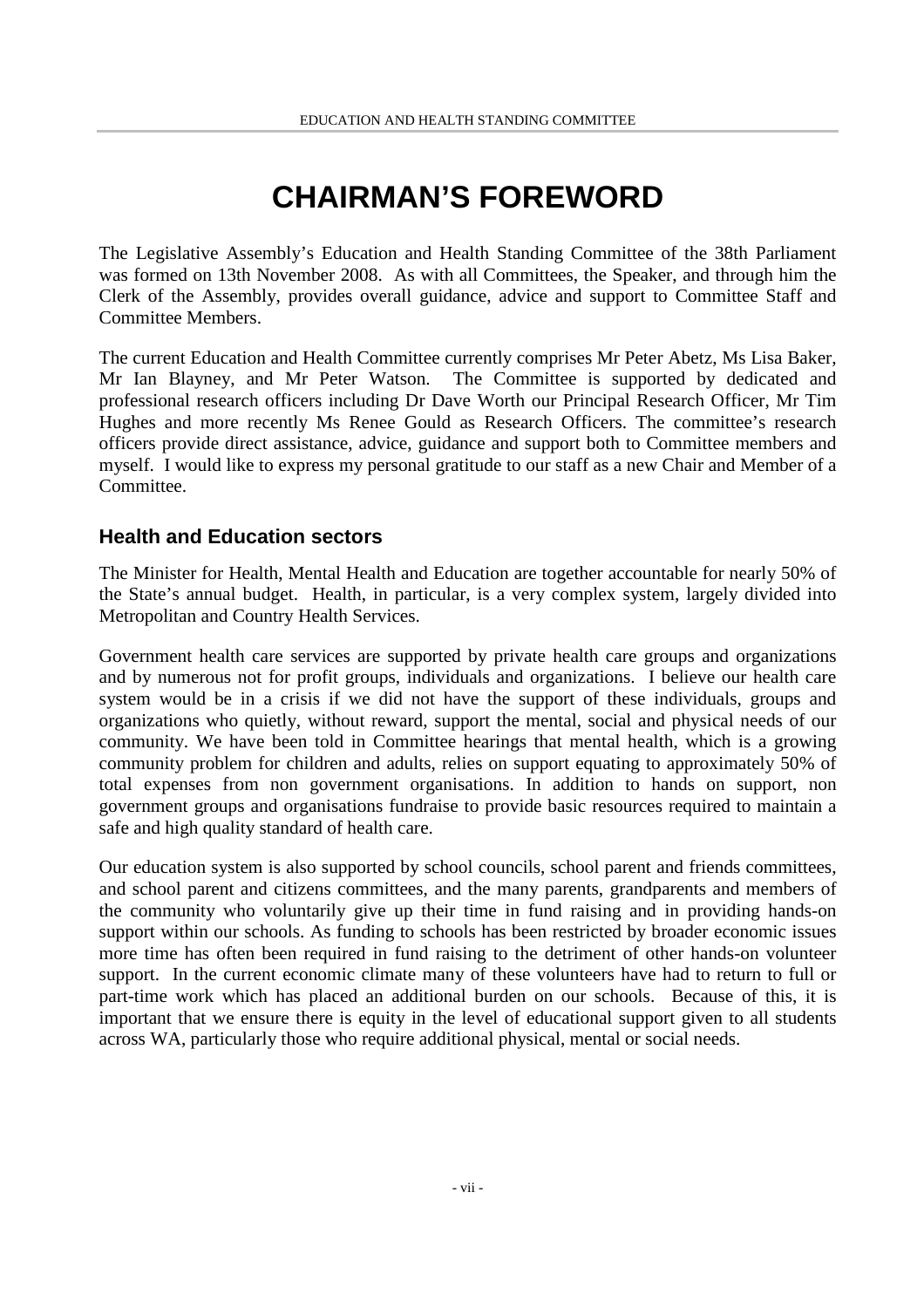The two Inquiries which the Committee have completed this year include:

**Report No. 1**- *Inquiry into the Tobacco Products Control Amendment Bill 2008*; and

**Report No. 2**- *Healthy Child - Healthy State: Improving Western Australia's Child Health Screening Programs*.

The Committee is in the process of preparing three additional reports:

**Report No. 4**- A brief review of funding and educational support of students who attend government schools on 457 visas;

**Report No. 5**- Review of WA's Current and Future Hospital and Community Health Care Services; and

**Report No. 6**- Inquiry into the Adequacy and Appropriateness of Prevention and Treatment Services for Alcohol and Illicit Drug Problems in Western Australia.

## **Report No. 1-** *Inquiry into the Tobacco Products Control Amendment Bill 2008*

This inquiry made 13 recommendations. Six of these were fully supported by the government and seven gained partial support. Changes to legislation as a result of these recommendations gained Liberal, National, Labor, Greens and Independent support and have placed Western Australia as the leading State in Australia in terms of introducing Legislation to protect the community from the harmful effects of tobacco.

Since the recommendations were made by the Committee, The Tobacco Products Control Amendment Bill 2008 was passed in September 2009. The changes supported by the WA Parliament mean that WA is one step forward on a road that will lead to the elimination of smoking and the harm tobacco causes to the community. Since our report was tabled, the National Health Preventative Taskforce has gone further in their recommendations to the Federal Parliament by laying out a path for a smoke-free community across Australia.

Changes in WA mean that there will be an end to point-of-sale advertising of cigarettes in all except one specialist retailer in Perth. A ban has also been implemented on smoking between the flags at beaches and on smoking in cars with children under 17 years of age.

The Committee had recommended that smoking be prohibited in all alfresco eating and drinking areas. This was accepted by the Parliament for cafes and restaurants. While it was only supported in a minimum of 50% of the alfresco area for hotels, I believe hotels will find the demand from patrons will become such that in the future many will of their own accord become totally smokefree.

The recommendation that play and sporting grounds be smoke-free was modified to no smoking within ten meters of children's playgrounds. This is a step in the right direction and I am further encouraged by the attitude of most smokers who realize that they need to move well away from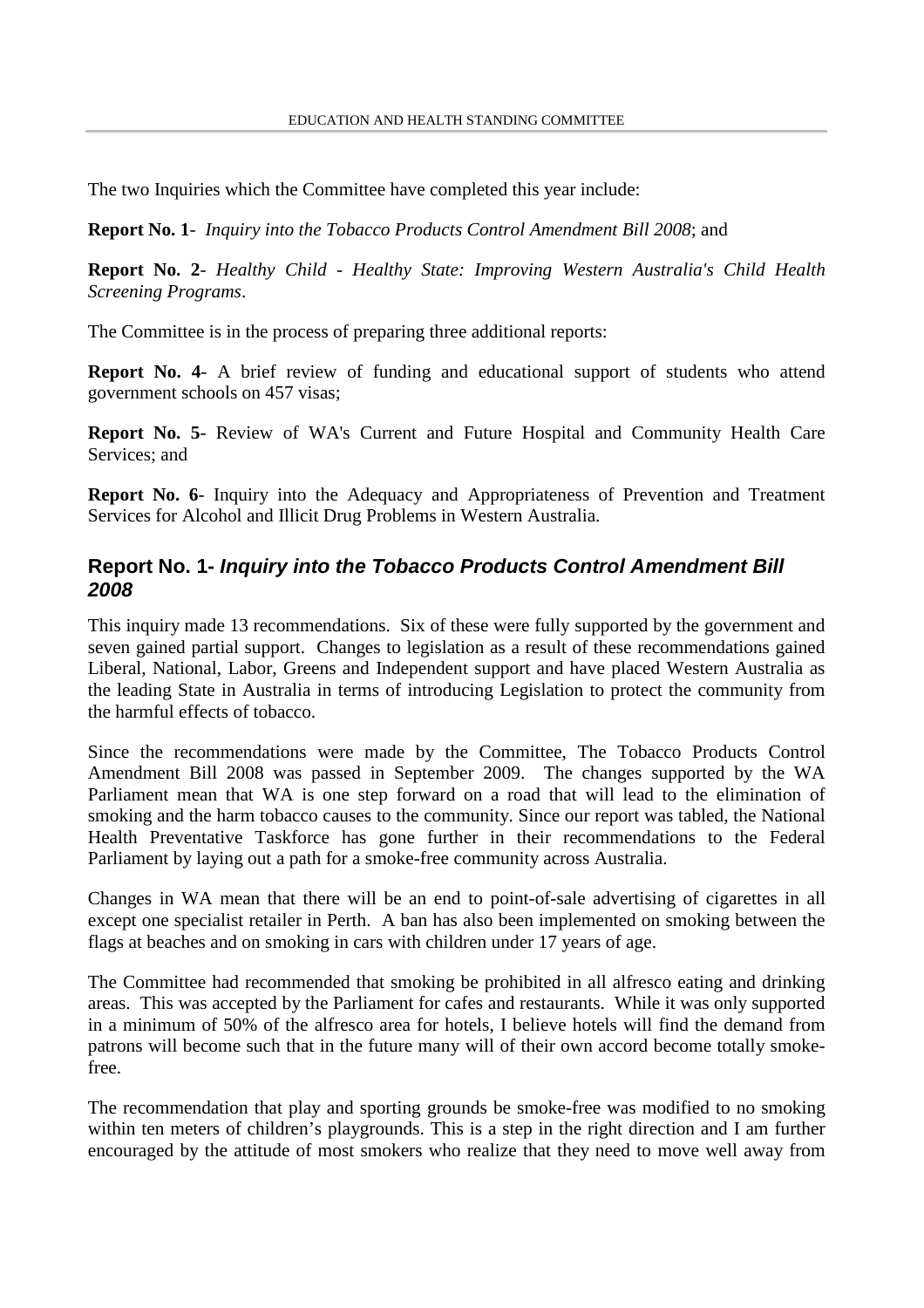non smokers when they wish to smoke. This is supported by the general acceptance of smoking bans at the Eagles and Dockers games at Subiaco Oval, and at the Perth Royal Show.

The Committee also recommended that smoking be banned in Parliament and its precincts. I congratulate the Speaker and the President on taking this step in June 2009 as they alone had the power to adopt or reject this recommendation.

An interesting area that was brought to the Committee's attention was smoking in WA prisons. The Department of Corrective Services (DCS) has given serious consideration to the issue of smoking in prisons and the harm to both prisoners and staff. They plan to make all enclosed areas smoke free by the end of 2009.

I am confident that State and Federal Government programs to address the very high smoking programs in Indigenous communities will produce results as recommended by the Committee. Indigenous people have very high rates of smoking and smoking related illness. Funding initiatives aimed to reduce smoking in Indigenous people can provide greater potential benefits because the number of lives saved will be greater.

The big future in tobacco control lies with the National Preventive Health Taskforce recent recommendations. The future for the WA Parliament in tobacco control lies with the review of the Tobacco Control Act in twelve months. Given the amazingly positive response from the broad community for recent amendments to the Tobacco Products Control Act, I am optimistic that we will be ready for further positive steps at that time. In the meantime local government authorities have the opportunity to introduce further measures to extend smoking bans more widely.

### **Report No.2-** *Healthy Child- Healthy State: Improving Western Australia's Child Health Screening Programs*

The driving force behind the inquiry into child health screening was a concern best expressed by Noble Prize winning poet Gabriela Mistral:

Many of the things we need can wait. The child cannot. Right now is the time their bones are being formed, their blood is being made and their senses are being developed. To them we cannot answer 'tomorrow'. Their name is 'today' .

The inquiry assessed the adequacy and availability of child health screening programs, as well as access to the appropriate services that address issues identified by the screening process. The inquiry made 37 recommendations of which 18 were supported by the Government, 14 were conditionally supported, two were noted and only three were not supported.

Two of the inquiry's key recommendations which were only conditionally supported were in relation to the lack of funding for health care professionals involved in child screening and treatment programs, and in relation to the adoption of a universal newborn hearing screening program.

The Committee recommended that the Government employ an additional 135 FTE School Nurses, 126 FTE child development service professionals and 105 FTE Community Child Health Nurses.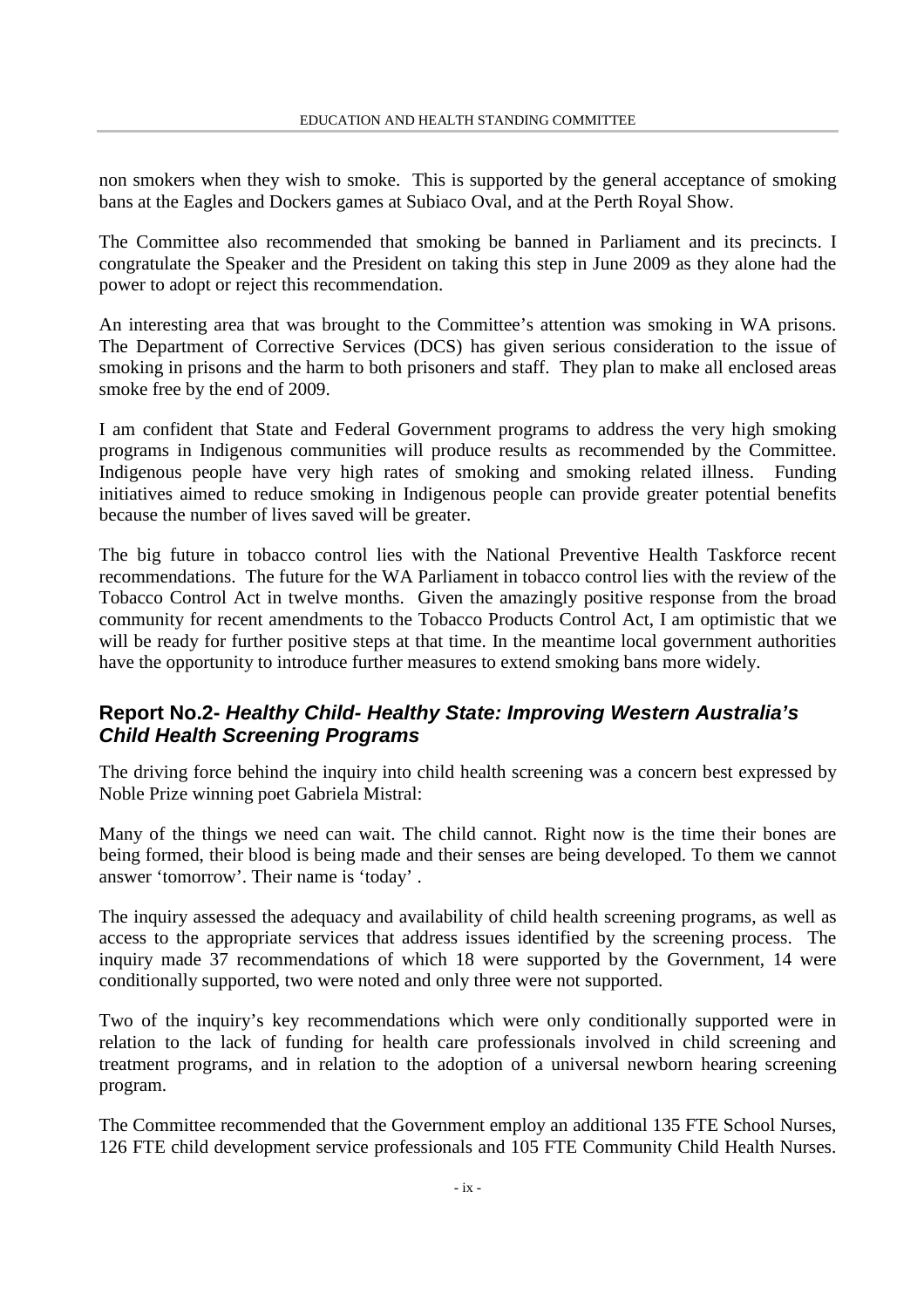The government has given a commitment to consider addressing the deficiencies in front line services in future budgets. As the mid-year annual review is expected to be released in the next few months I am optimistic that the government will begin to address the large gap caused by the deficit of 366 additional FTEs in child health.

The Committee recommended that the Government provide additional funds to implement a universal newborn hearing screening program. The Government's response was that they expect to have expanded newborn hearing services to all Western Australian public maternity hospitals by December 2010. This will be a big improvement, however it may still mean children born outside maternity hospitals would not be automatically included in a newborn hearing screening program.

Other important recommendations that were supported included that the Government:

- (i) Have improved information access relating to child health screening issues and programs via the Department of Health (DoH) and Department of Education (DET) websites;
- (ii) Commit additional funds to DoH to meet a planned introduction of child health screening tools;
- (iii) Take steps to combat the growing problem of Foetal Alcohol Spectrum Disorder (FASD) by providing additional funds to support the introduction of the FASD 4-digit diagnostic code. The code is an internationally accredited system of recognition, developed in order to improve recognition of FASD. Diagnostic manuals have been distributed to every Child Development Site (CDS) and the government will be providing initial training to CDS paediatricians; and
- (iv) DoH and DET will review its Memorandum of Understanding (MOU) relating to the operation of child health screening programs recognising that there is scope to strengthen 'screening and surveillance programs'.

The Committee's recommendation that the new Child Development Information System (CDIS) be used as a tool to assist in monitoring the numbers, employment status of, and future demand for, allied health professionals could not be supported however the Government responded that alternative systems will need to be developed. It is hoped that the Government will take the need to monitor and ensure there are adequate FTE in Child and Adolescent Health Care Services and that our children's health becomes the priority it should be.

### **Report No. 4- A brief review of funding and educational support of students who attend government schools on 457 visas**

The Committee followed up on community concerns in relation to the additional stress being placed on schools who have students whose parents have been admitted to WA under 457 visas. In some WA schools, where there are students for whom English is a second language, teachers have to run a dual curriculum within the classroom for these students with no additional financial or teaching assistance.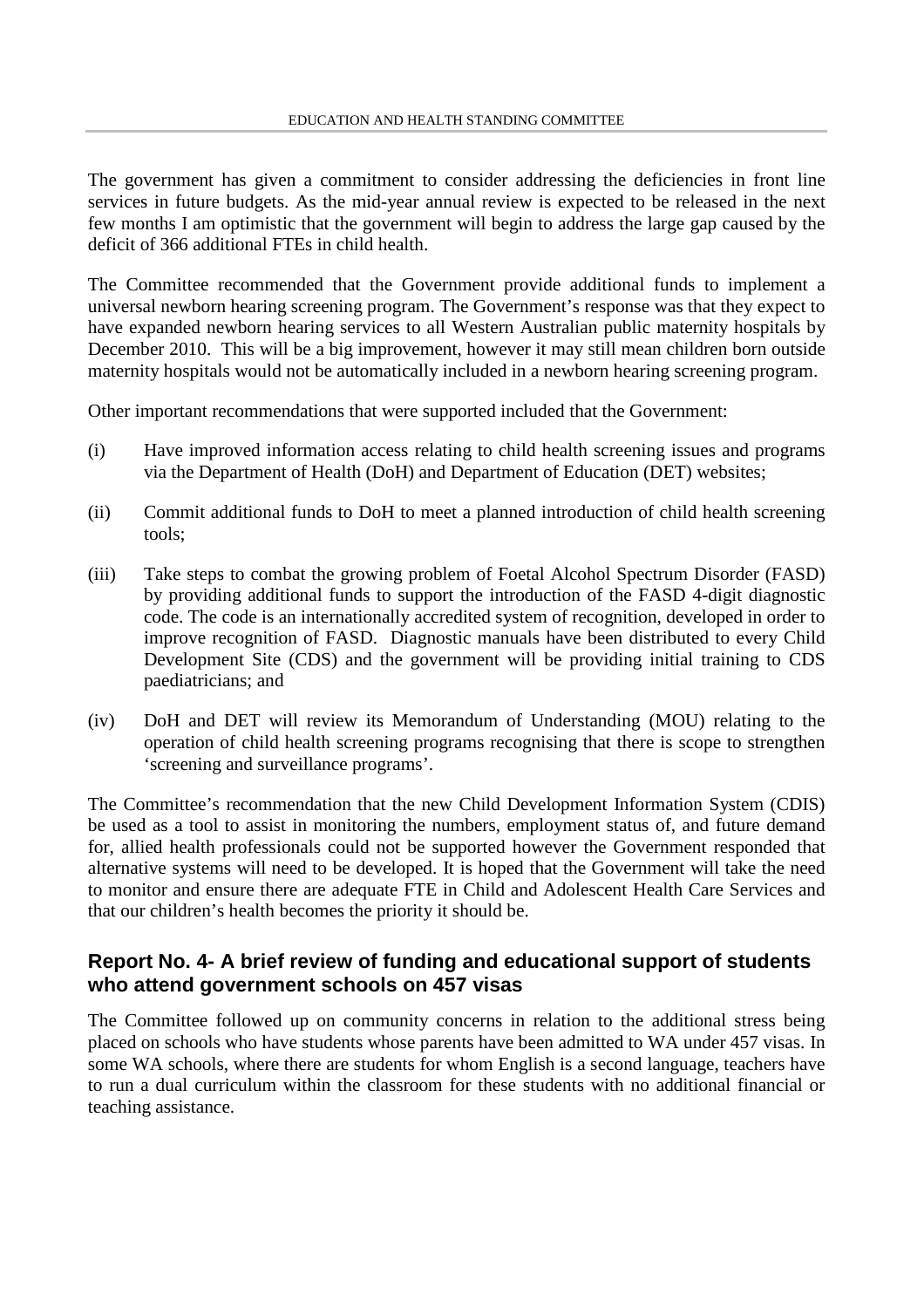The support for children who enter schools via 457 visa migration arrangements varies among the States. Some States provide additional financial assistance to ensure the students are not disadvantaged because of their poor language skills. Other States collect fees for these students. In doing so they allow parents who are unable to pay these fees to undergo a means test to assist those families who are unable to pay the specified fees. The fees collected fund additional educational resources to schools and students.

A report from the Committee will be presented to Parliament and the Minister for Education in the near future encouraging the Government to address the teaching and learning needs for this area as the current difficulties could escalate as more overseas workers enter WA on 457 visas.

## **Report No. 5- Hospital and Community Health Inquiry**

This inquiry commenced last year and was due to report to Parliament this November. The reporting arrangements will have to be delayed because the Committee have been waiting since May for the release of the Government's updated Clinical Services Framework. Submissions and hearings have been held in the metropolitan and regional areas with both Health Department staff, private hospitals, professional bodies and non-government groups and agencies. I would like to thank all the people who have made submissions and attended hearings. It is anticipated the report will be tabled early next year.

It has become apparent during these hearings that health care funding must be increased if there is to be an improvement in WA's health are services. Past inquiries and reviews that have shifted the responsibilities of key agencies is not the answer to an under-funded health care system. I believe we have some excellent departmental structures currently in place. The challenge for us as Members of Parliament is to encourage the community and Government members to appreciate that funding initiatives in health, particularly in child health and health promotion, could save future governments tens of millions of dollars in health care costs.

In addition, the current unsustainable increase to our health care system resulting from the rise in the prevalence of chronic diseases must be stemmed. While we attempt to decrease future costs to the health care system we must ensure that there is equity in the provision of current health care services and that services are provided where they are required, in both metropolitan and rural areas.

### **Report No. 6- Inquiry into the Adequacy and Appropriateness of Prevention and Treatment Services for Alcohol and Illicit Drug Problems in WA**

This inquiry commenced this year following concerns raised to members of the committee from the general community and from members of Parliament on both sides of the House in relation to the problems resulting from alcohol and illicit drug problems.

The Committee decided to commence this inquiry while the Hospital and Community Health Services inquiry was being undertaken so that metropolitan and regional hearings could gather information for both inquiries.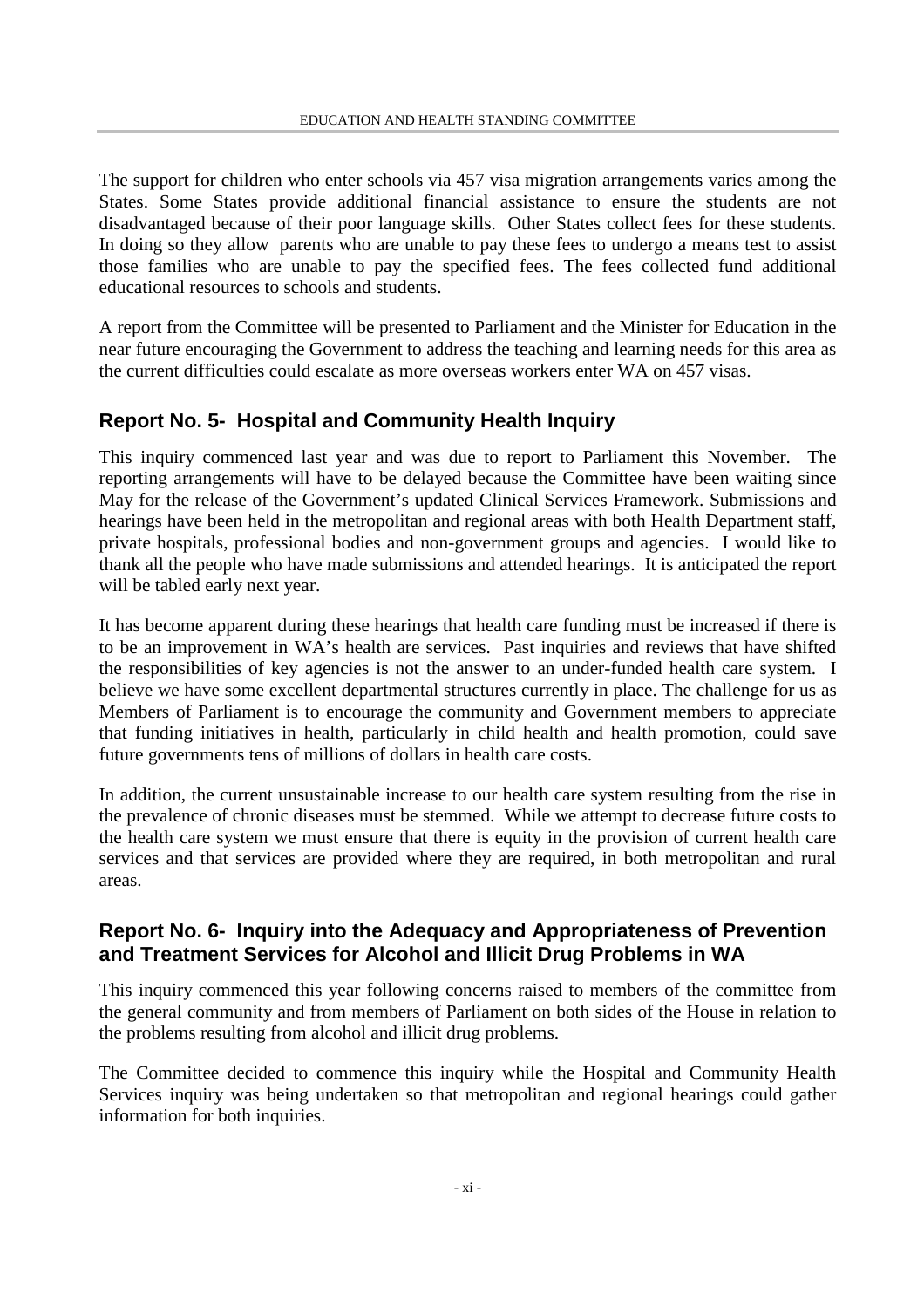The submissions and hearings held to date have given Committee members a greater awareness of these problems and an awareness of the escalation of these problems within the community. Repeatedly the committee are being told the problem is primarily caused by alcohol abuse, cannabis, and amphetamines, and to a lesser extent other illicit drugs.

It is anticipated that this will become a major inquiry and that the Committee may present a series of reports related to this inquiry during 2010. These progressive reports will enable the Government to act proactively to address the problems associated with alcohol and illicit drugs.

## **Conclusion**

I have been proud to work with such a committed team of parliamentary members and Committee staff who have all worked very hard during our first year as a Committee. It has been a sharp learning curve for many of us and I, in particular, have appreciated the fact that Dave, Tim and Renee have been able to guide us in conducting such major reviews.

I thank the Clerk, Mr Peter McHugh, who threw a lifeline to the Committee by allowing Renee to come onboard as part of the team. Her assistance has been invaluable to Committee members and to Dave and Tim who have been under a great deal of pressure in conducting concurrent major inquiries.

On commencing as a Committee many of us were unaware how complex and time consuming each inquiry could become as we attempt to unravel the complex health and education system to facilitate greater accountability and improvements in these areas.

As members we are all appreciative of how this places an additional burden on our electorate staff, and our families, particularly when we attend hearings and conferences to increase our knowledge base and assist us with our enquiries.

I personally thank all the team members for a very active, productive and rewarding year. I am hopeful that we will be able to continue as a cohesive team to complete the three current reviews we are conducting. The brief inquiry into funding and educational support of students who attend government schools on 457 visas will be tabled soon. Because of the complexity of the Hospital and Community Services inquiry, and the current six month delay in the Government releasing the latest Clinical Services Framework, this inquiry may not be completed until early 2010. I am hopeful that we will be able to notify the Minister of urgent needs and gaps while we are preparing the report, to enable the Minister to seek additional funding in the mid year and next annual budget.

During preliminary hearings into our inquiry into Adequacy and Appropriateness of Prevention and Treatment Services for Alcohol and Illicit Drug Problems in WA it has become apparent that alcohol, is the major drug causing damage to individuals, families and the WA community as a whole. The Government are already attempting to assist in making modifications within the community to combat the damages caused by the abuse of alcohol with a new mental health strategy. I am hopeful that later next year we will be able to make constructive recommendations to further prevent the physical, psychological and emotional harm caused by the abuse of alcohol.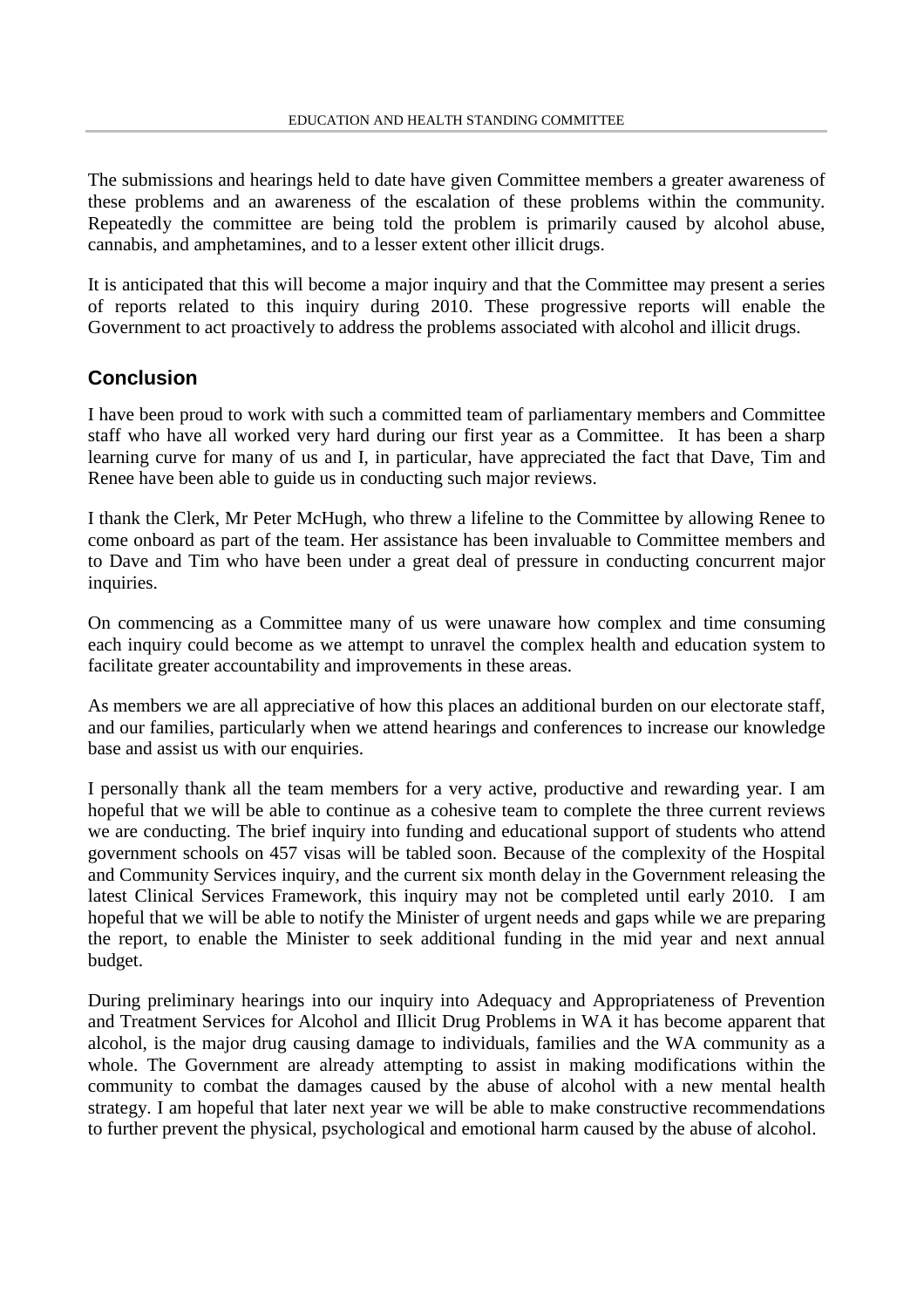Our role as a Committee is to support the Parliament by conducting reviews which will enable needs, gaps and inefficiencies in Health, Mental Health and Education to be identified and rectified. These will lead to improvements in the health and well being of the total community. In addition they will enable our education system to make improvements which will allow more children to successfully participate and enjoy their school years. If we can foster a positive approach towards learning we can encourage children to continue their education as adults to the benefit of themselves and the wider community.

Once again I thank the whole team. Lisa the Deputy Chair, Peter Abetz, Ian Blayney, Peter Watson, Dave Worth, Tim Hughes and Renee Gould. It has been a busy but a successful year. I hope we can continue to support the Government by ensuring the Ministers for Health, Mental Health and Education are aware of gaps in the delivery of resources and services. With this knowledge I am hopeful Cabinet will support them by ensuring additional funding is provided to address the needs of our community in Education, Mental Health and Health, and in particular in Child Health Services, which have been neglected for many years.

Janet Woollard

DR J.M. WOOLLARD, MLA **CHAIRMAN**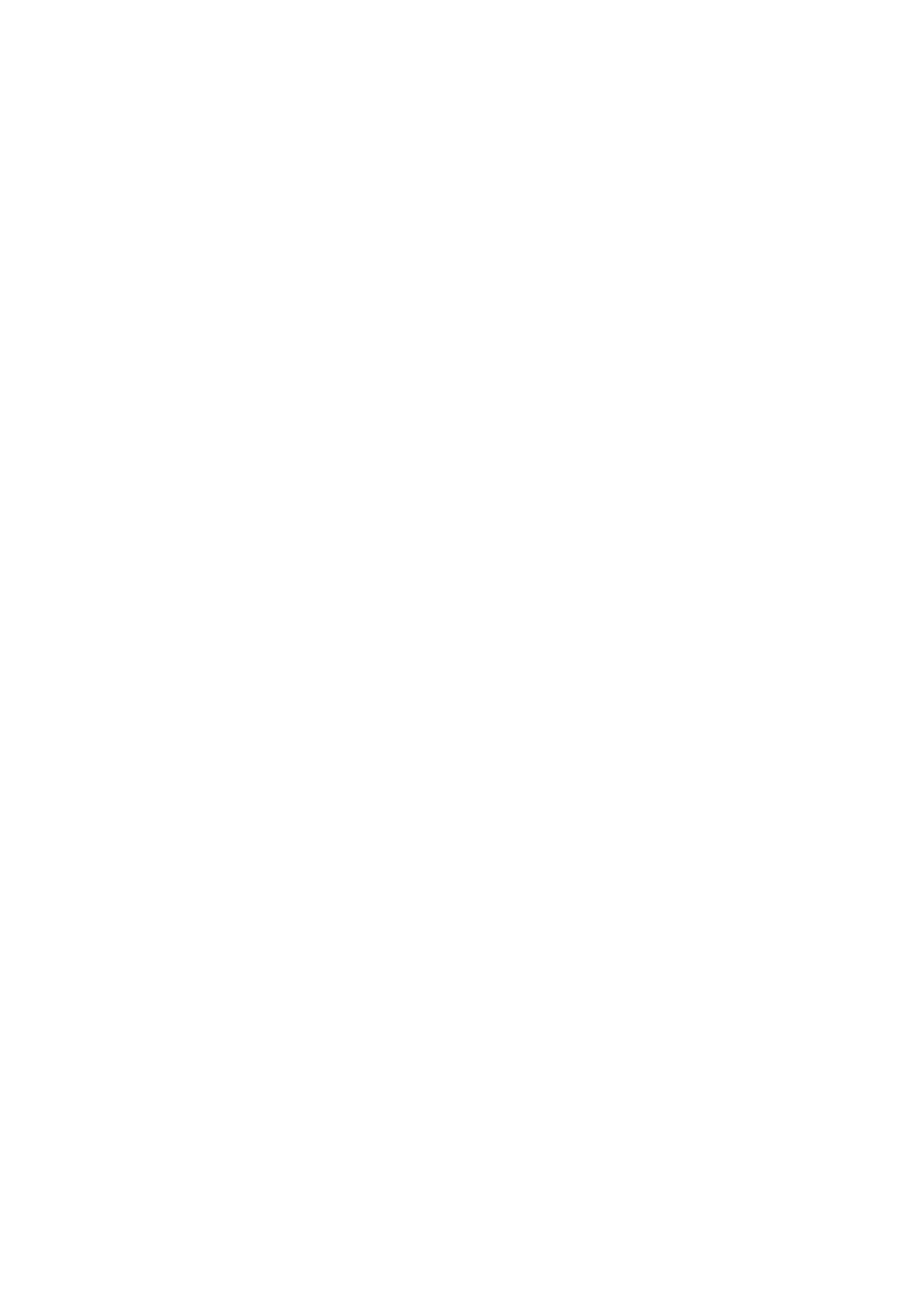## **CHAPTER 1 COMMITTEE ACTIVITIES**

## **1.1 Introduction**

During the course of this reporting period (Table 1.1), the Committee:

- Tabled reports for the Inquiry into the Tobacco Products Control Amendment Bill 2008 and the Inquiry into General Health Screening of Children at Pre-Primary and Primary School Level (titled *Healthy Child - Healthy State: Improving Western Australia's Child Health Screening Programs*);
- Initiated a Review of WA's Current and Future Hospital and Community Health Care Services and an Inquiry into the Adequacy and Appropriateness of Prevention and Treatment Services for Alcohol and Illicit Drug Problems in Western Australia.
- Held 17 deliberative meetings:
- Took evidence at hearings or was briefed on 19 occasions.

### **Table 1.1**

### **Summary of activities of the Education and Health Standing Committee, 13 November 2008–30 June 2009**

| <b>Description</b>            | <b>Activity</b> |
|-------------------------------|-----------------|
| Deliberative meetings         | 17              |
| Formal evidence hearings      | 19              |
| Reports tabled                | 2               |
| Report findings tabled        | 20              |
| Report recommendations tabled | 50              |

## **1.2 Public Hearings**

Pursuant to Assembly Standing Order 264, the Committee has power to send for persons, papers and records. During the period 1 July 2007 - 30 June 2008, the Committee conducted 14 public hearings, taking evidence from witnesses to assist with its investigations (Table 1.2).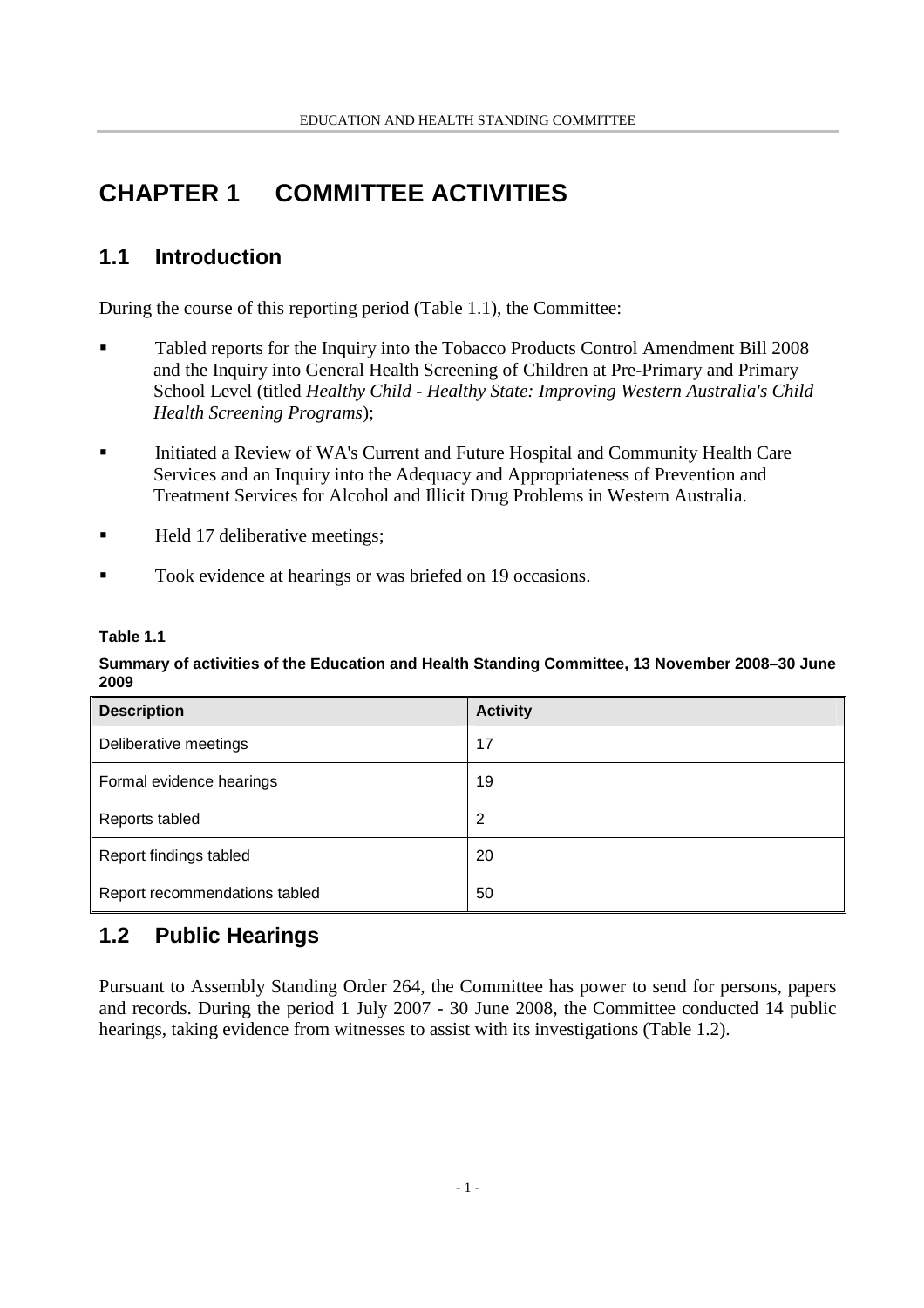### **Table 1.2**

**Public Hearings of the Education and Health Standing Committee, 13 November 2008-30 June 2009**

| <b>Date</b>      | <b>Name</b>                  | <b>Position</b>                                                                    | Organisation                                           |
|------------------|------------------------------|------------------------------------------------------------------------------------|--------------------------------------------------------|
| 8 December 2008  | Dr Peter Flett               | <b>Director General</b>                                                            | Department of Health                                   |
|                  | Dr Philip Montgomery         | <b>Executive Director,</b><br>Royal Perth Hospital                                 | Department of Health                                   |
|                  | Mr Bradley Sebbes            | Executive Director,<br>Fiona Stanley Hospital                                      | Department of Health                                   |
| 10 February 2009 | Dr Karl O' Callaghan         | Commissioner                                                                       | <b>WA Police</b>                                       |
|                  | Dr Tarun Weeramanthri        | <b>Executive Director</b><br><b>Public Health</b>                                  | Department of Health                                   |
|                  | Mr Dishan<br>Weerasooriya    | Manager, Tobacco<br><b>Control Branch</b>                                          | Department of Health                                   |
|                  | Ms Nina Lyhne                | Commissioner                                                                       | Worksafe WA                                            |
|                  | Professor Peter Sly          | <b>Head of Clinical</b><br><b>Sciences</b>                                         | Telethon Institute for<br><b>Child Health Research</b> |
|                  | Dr Owen Carter               | Senior Research Fellow,<br>Centre for Behavioural<br>Research in Cancer<br>Control | <b>Curtin University</b>                               |
| 11 February 2009 | Dr. Gary Geelhoed            | President                                                                          | <b>Australian Medical</b><br>Association (WA)          |
|                  | Mr Peter Jennings            | Deputy Executive<br><b>Director</b>                                                | <b>Australian Medical</b><br>Association (WA)          |
|                  | <b>Professor Steve Stick</b> | Physician/Paediatrician                                                            | <b>ACOSH</b>                                           |
|                  | Professor Bill Musk          | Respiratory Physician                                                              | <b>ACOSH</b>                                           |
|                  | Mr Stephen Hall              | <b>Executive Director</b>                                                          | <b>ACOSH</b>                                           |
|                  | <b>Professor Mike Daube</b>  | <b>Curtin University</b>                                                           | Public Health Advocacy<br>Institute of WA              |
|                  | Professor Peter Le<br>Souef  | Professor of Paediatrics,<br>University of WA                                      | Public Health Advocacy<br>Institute of WA              |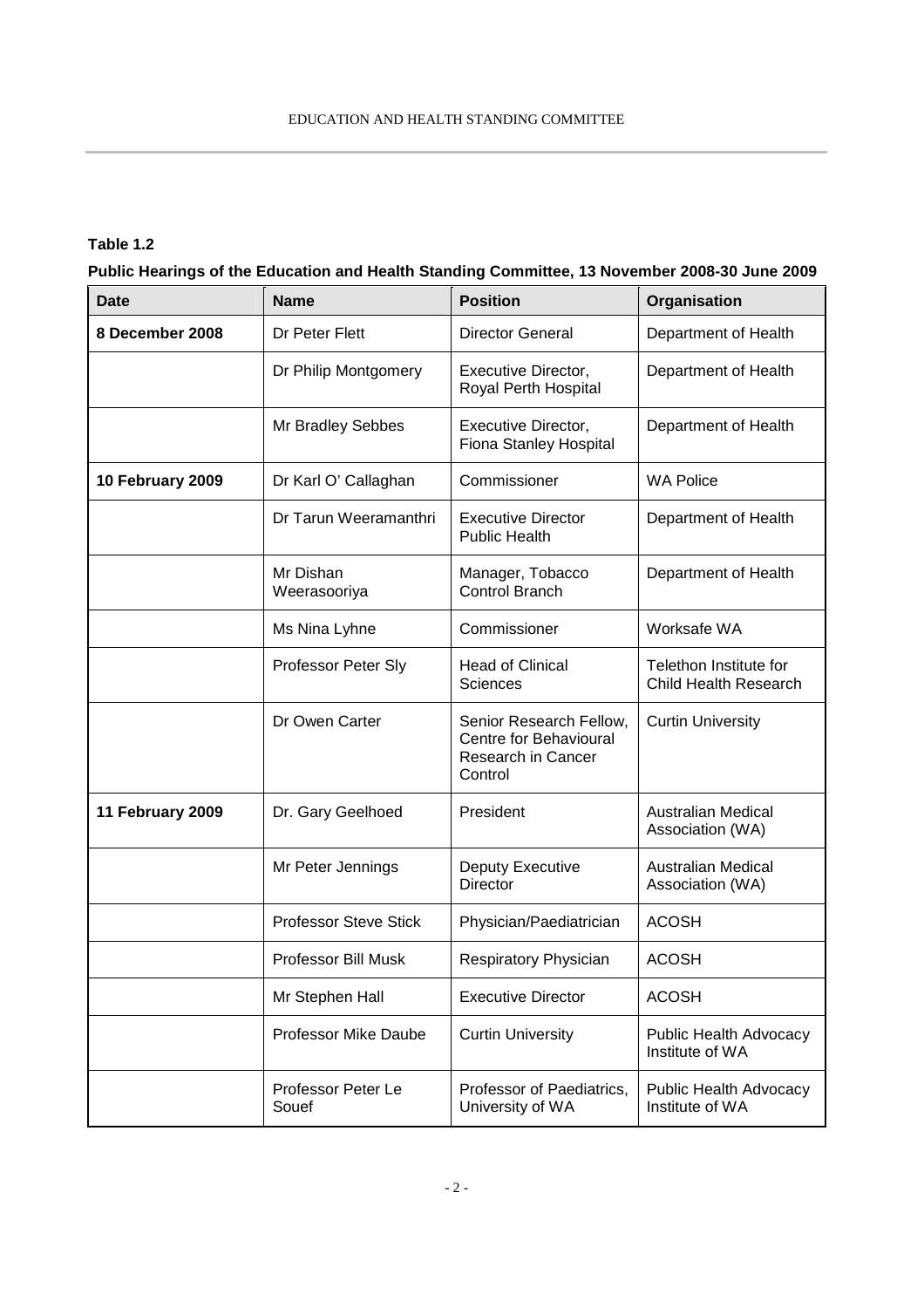#### EDUCATION AND HEALTH STANDING COMMITTEE

|                  | Dr Kingsley Faulkner    | Director of Clinical<br>Teaching, University of<br>Notre Dame Australia | Public Health Advocacy<br>Institute of WA                         |
|------------------|-------------------------|-------------------------------------------------------------------------|-------------------------------------------------------------------|
|                  | Mr Maurice Swanson      | <b>Chief Executive</b>                                                  | <b>National Heart</b><br>Foundation of Australia<br>(WA Division) |
|                  | Ms Anne Jones           | <b>Chief Executive Officer</b>                                          | Action on Smoking and<br>Health (ASH) Australia                   |
|                  | Ms Denise Sullivan      | Director of Tobacco<br>Control                                          | <b>Cancer Council WA</b>                                          |
|                  | <b>Ms Susan Stewart</b> | Manager Make Smoking<br>History                                         | <b>Cancer Council WA</b>                                          |
|                  | Mr John Gummer          | <b>Chief Executive Officer</b>                                          | Asthma Foundation of<br>WA Inc                                    |
|                  | Ms Kristina Croxford    | Manager Education and<br>Training                                       | Asthma Foundation of<br>WA Inc                                    |
|                  | Mr W (Bill) Mitchell    | President                                                               | <b>WA Local Government</b><br>Association                         |
| 16 February 2009 | Mr Bradley Woods        | <b>CEO/Executive Director</b>                                           | <b>Australian Hotels</b><br>Association (WA)                      |
|                  | Mr Paul Brockschlager   | Manager Corporate &<br><b>Parliamentary Affairs</b>                     | <b>Australian Hotels</b><br>Association (WA)                      |
|                  | Mr Iain Cameron         | <b>Executive Officer</b>                                                | Office of Road Safety                                             |
|                  | Mr Matthew Brown        | <b>Executive Manager of</b><br>Member Advocacy                          | <b>RACWA</b>                                                      |
|                  | Mr Peter Tagliaferri    | Mayor                                                                   | City of Fremantle                                                 |
|                  | Mr Matt Piggott         | Coordinator of<br><b>Environmental Health</b><br>and Building Services  | City of Fremantle                                                 |
|                  | Mr Garry Hunt           | <b>Chief Executive Officer</b>                                          | City of Joondalup                                                 |
|                  | Mr Nicholas Jones       | Manager Environmental<br>Health                                         | City of Cockburn                                                  |
|                  | Mr David Robinson       | Secretary                                                               | <b>UnionsWA</b>                                                   |
|                  | Mr Greg Brindle         | Operator                                                                | IGA franchise                                                     |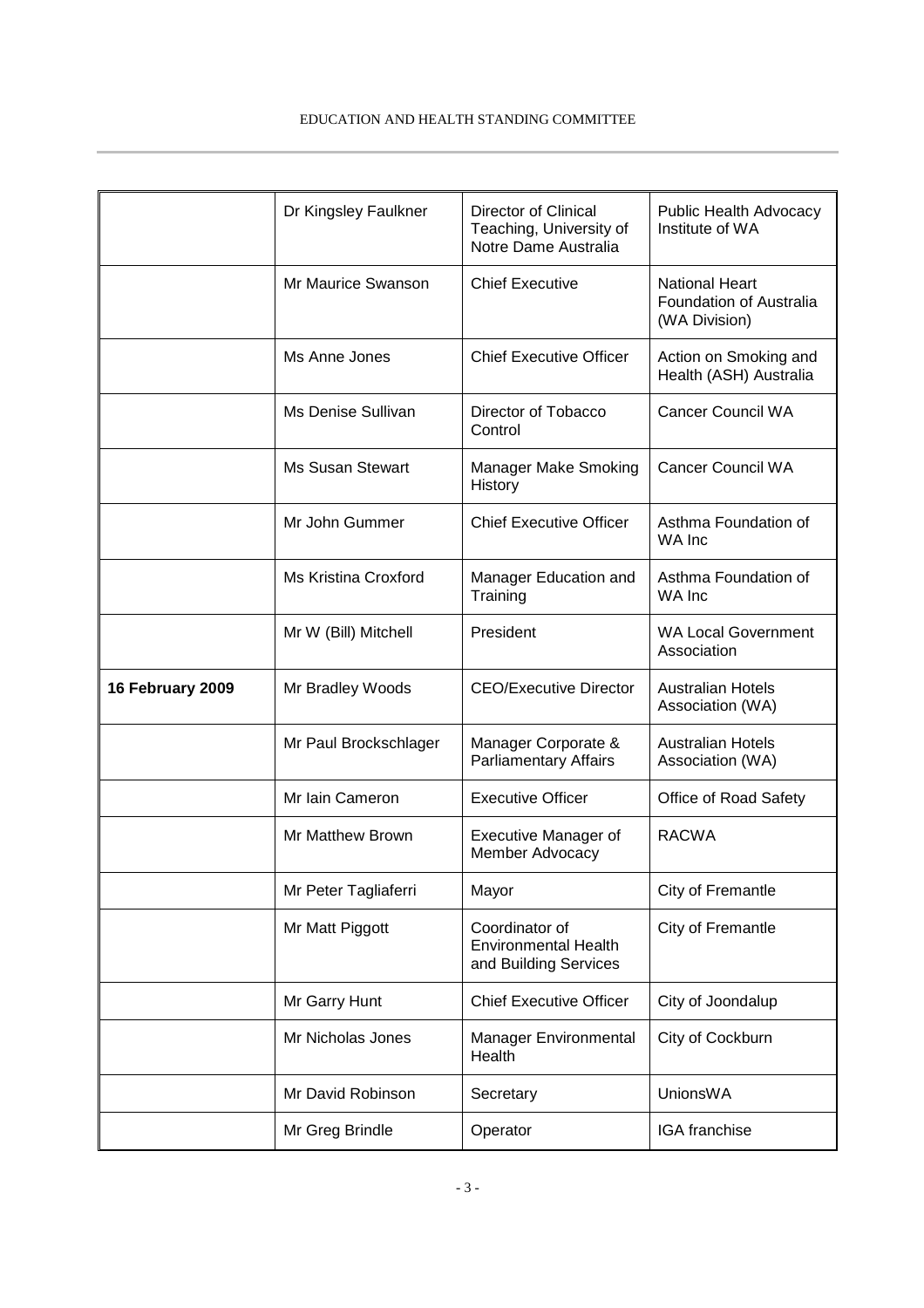#### EDUCATION AND HEALTH STANDING COMMITTEE

|               | Ms Nathalie Samia    | Group Manager-<br><b>Government Relations</b>                 | <b>Woolworths Ltd</b>        |
|---------------|----------------------|---------------------------------------------------------------|------------------------------|
|               | Ms Christine Ivan    | <b>Project Officer</b>                                        | Aboriginal Health<br>Council |
|               | Ms Josephine Maxted  | Alcohol, Tobacco &<br>Other Drug Officer                      | Aboriginal Health<br>Council |
| 18 March 2009 | Dr Peter Flett       | Director General                                              | Department of Health         |
|               | Dr Robyn Lawrence    | Executive Director,<br>Innovation and Health<br>System Reform | Department of Health         |
|               | Dr Philip Montgomery | Executive Director,<br>Royal Perth Hospital                   | Department of Health         |
|               | Mr Bradley Sebbes    | Executive Director,<br>Fiona Stanley Hospital                 | Department of Health         |
|               | Ms Jodie South       | Senior Project Manager,<br>Infrastructure                     | Department of Health         |

## **1.3 Briefings**

Five briefings were held during the reporting period (Table 1.3).

### **Table 1.3**

### **Briefing of the Education and Health Standing Committee, 13 November 2008-30 June 2009**

| Date             | <b>Name</b>                     | <b>Position</b>                                     | Organisation                                            |
|------------------|---------------------------------|-----------------------------------------------------|---------------------------------------------------------|
| 4 February 2009  | Professor Alan (Rob)<br>Moodie  | Chair                                               | <b>National Preventative</b><br><b>Health Taskforce</b> |
| 18 February 2009 | Mr Bradley Woods                | CEO/Executive<br>Director                           | Australian Hotels<br>Association (WA)                   |
|                  | Mr Paul<br><b>Brockschlager</b> | Manager Corporate &<br><b>Parliamentary Affairs</b> | <b>Australian Hotels</b><br>Association (WA)            |
| 19 February 2009 | Mr Bradley Woods                | CEO/Executive<br>Director                           | Australian Hotels<br>Association (WA)                   |
|                  | Mr Paul<br><b>Brockschlager</b> | Manager Corporate &<br><b>Parliamentary Affairs</b> | Australian Hotels<br>Association (WA)                   |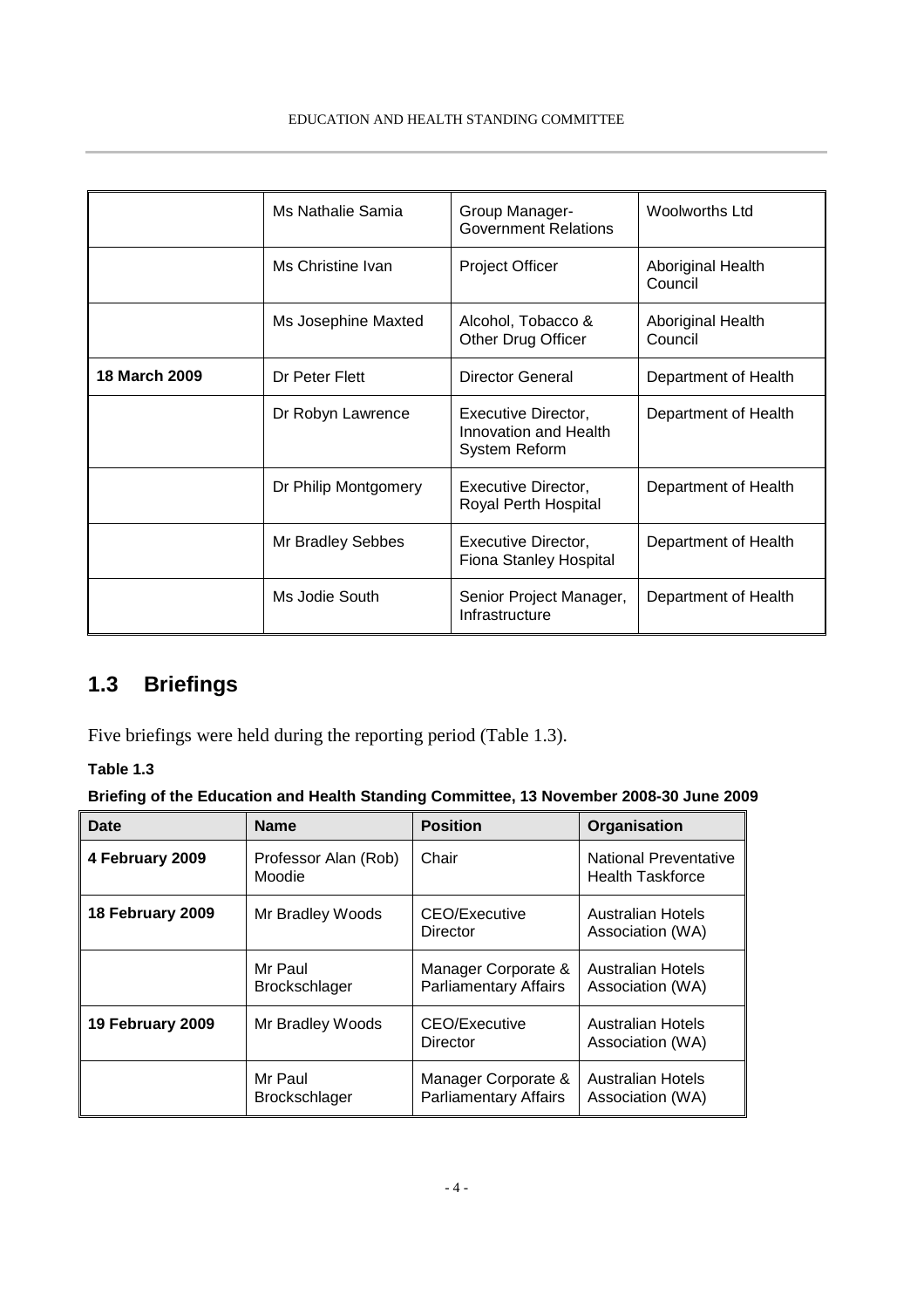#### EDUCATION AND HEALTH STANDING COMMITTEE

| 26 February 2009 | Mr Harsha Dishan<br>Weerasooriya | Manager, Tobacco<br><b>Control Branch</b>                                           | Department of Health |
|------------------|----------------------------------|-------------------------------------------------------------------------------------|----------------------|
|                  | Mr Allan Atwell                  | Coordinator, Policy<br>and Legislation                                              | Department of Health |
| 3 March 2009     | Mr Harsha Dishan<br>Weerasooriya | Manager, Tobacco<br><b>Control Branch</b>                                           | Department of Health |
|                  | Mr Allan Atwell                  | Coordinator, Policy<br>and Legislation                                              | Department of Health |
| 8 April 2009     | Mr Mark Morrissey                | <b>Executive Director</b><br><b>Child and Adolescent</b><br><b>Community Health</b> | Department of Health |
|                  | Mr Mark Crake                    | Director, Child and<br><b>Adolescent Health</b>                                     | Department of Health |
|                  | Ms Margaret<br>Abernethy         | Senior Portfolio and<br><b>Policy Officer</b>                                       | Department of Health |
|                  | Ms Sharon McBride                | Senior Portfolio and<br><b>Policy Officer</b>                                       | Department of Health |
|                  | <b>Ms Erin Gauntlett</b>         | Senior Portfolio and<br><b>Policy Officer</b>                                       | Department of Health |
|                  | Ms Kate Gatti                    | Director, Population<br>Health, WA Country<br><b>Health Service</b>                 | Department of Health |

## **1.4 Conferences**

No conferences were attended by the Committee's members during the reporting period.

## **1.5 Reports Tabled**

The Committee tabled two reports during the period 13 November 2008-30 June 2009. They were:

- Report No. 1 *Inquiry Into the Tobacco Products Control Amendment Bill 2008* was tabled on 12 March 2009; and
- Report No. 2 *Healthy Child – Healthy State: Improving Western Australia's Child Health Screening Programs* was tabled on 21 May 2009.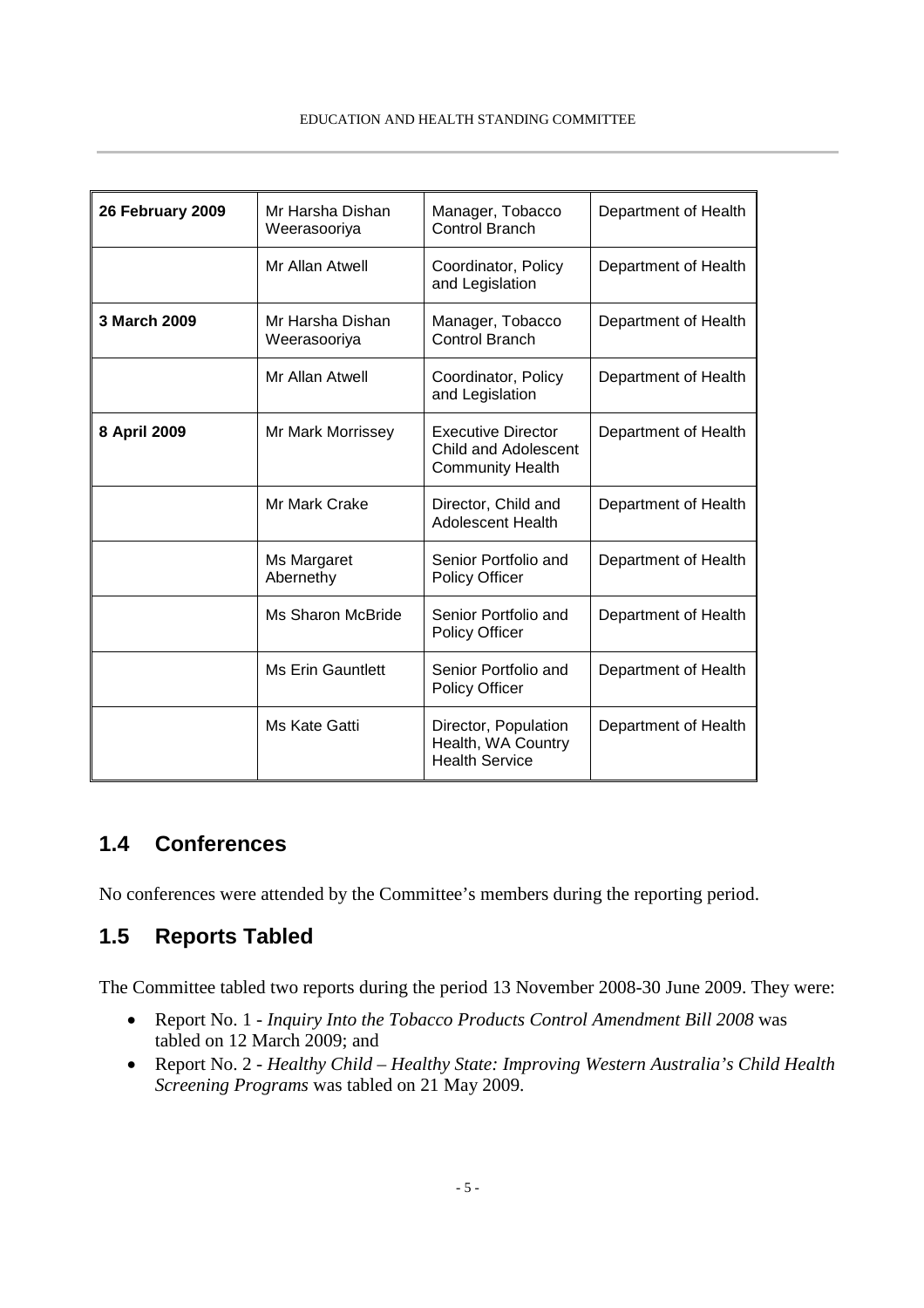## **1.6 Work in Progress**

On 4 December 2008 the Committee initiated the *Review of WA's Current and Future Hospital and Community Health Care Services*. The Committee has held hearings in Perth and undertook extensive independent research and will shortly advertise for submissions. The Committee is due to table this report in the Legislative Assembly by  $19<sup>th</sup>$  November 2009.

On 14 May 2009 the Committee initiated the *Inquiry into the Adequacy and Appropriateness of Prevention and Treatment Services for Alcohol and Illicit Drug Problems in Western Australia*. The Committee will shortly advertise for submissions. The Committee is due to table this report in the Legislative Assembly by  $30<sup>th</sup>$  March 2010.